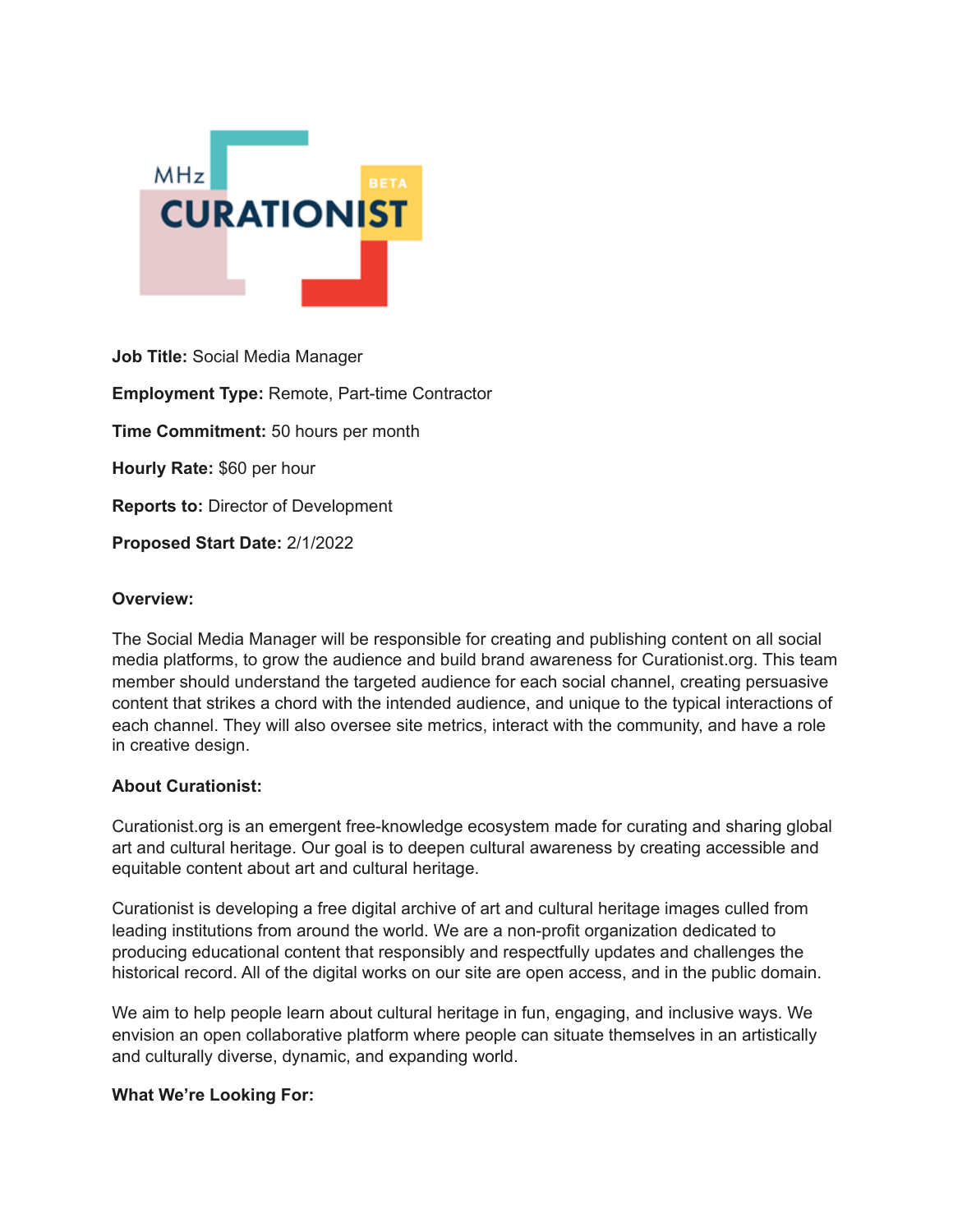We seek a collaborative and curious team member who is an art and cultural lover that can strategize, engage, create, schedule, listen, measure, and experiment in regards to social media.

We are dedicated to fostering a diverse and inclusive work environment. We are guided by our commitment to geographic diversity, anti-colonial, anti-racist, feminist, and queer practices in building our team, delivering content, and cultivating community. Transformation and innovation occur when varied ideas, perspectives, and backgrounds emerge as a collective voice.

## **Responsibilities:**

- Develop an agile social media strategy that drives traffic to our platform to build and nurture our community
- Using our style guide, craft content that increases our community engagement online
- Create a brand persona and tone of voice for our platform that positions us as a thought leader
- Create successful social media campaigns that will generate donations and new platform users
- Growing our outreach and community through engaging, meaningful and often playful content
- Have a high-level understanding of the multi-faceted landscape of Curtationsit.org
- Engage in relevant online discussions related to Open Access and Open Educational Resources
- Work with relevant ecosystem thought leaders/influencers or complementary organizations to grow the platform's following organically
- Work with team to align the editorial content calendar with social media calendar
- Work with relevant departments to gather information and share ongoing pertinent updates
- Maintain monthly KPI reporting and report to team

# **Qualifications:**

- Minimum of two years of experience in a similar role
- Excellent oral and written communication skills
- Advanced knowledge of social media platforms, trends, and ongoing algorithm updates
- Proficient use of content production software (Photoshop, Indesign, Canva, etc.) and social media publishing tools
- Knowledge of OpenGLAM (Galleries, Libraries, Archives and Museums) and/or arts and culture

# **Where:**